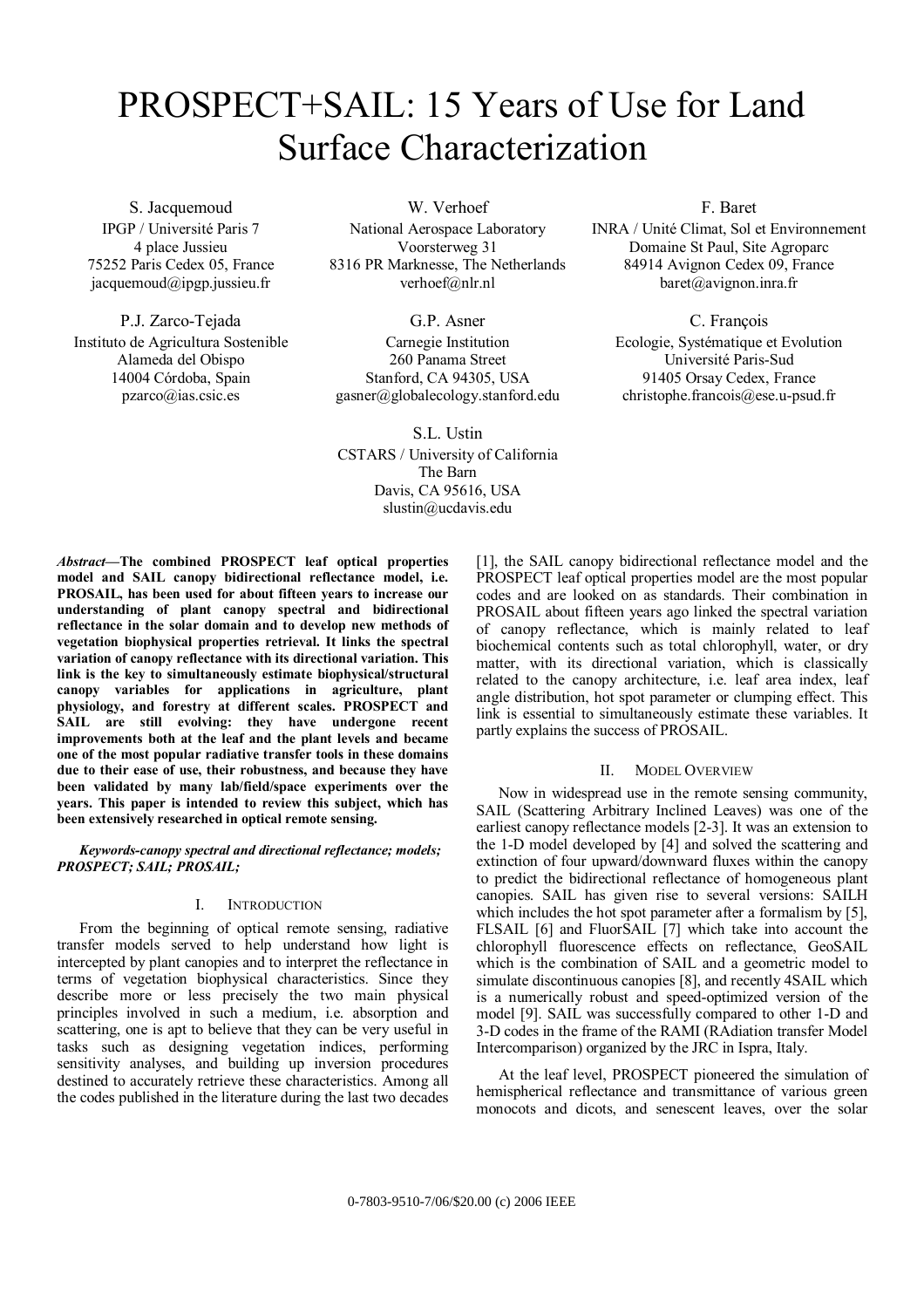spectrum [10]. The latter are represented as one or several absorbing plates with rough surfaces giving rise to isotropic diffusion. The model uses two classes of input variables: the leaf structure parameter N, number of compact layers specifying the average number of air/cell walls interfaces within the mesophyll, and the leaf biochemical content which has varied over the years [11-13]. The directional optical properties have been recently introduced by [14] and a new version including chlorophyll *a* fluorescence is underway [15].

Where other models have been developed, generally they have received inadequate validation and comparison with existing ones, either due to lack of resources or limited access. The large diffusion of PROSPECT and SAIL is attributed to their simplicity, accuracy, and above all their availability to the research community.

# III. COUPLING OF PROSPECT AND SAIL

The first model inversions of SAIL performed by [16] allowed estimates of canopy architecture (LAI, leaf angle distribution) by using bidirectional reflectance measurements acquired in a given waveband. Currently, only POLDER and MISR have the capability to produce such data. Most sensors measure the Earth radiance in several wavebands and one direction. However, multispectral or hyperspectral data cannot be inverted by SAIL alone because the increase in the number of wavebands rapidly leads to an under-determined system. Since leaf reflectance, leaf transmittance, and soil reflectance are three wavelength dependent input variables of SAIL, the implementation of this model to predict biophysical variables from canopy reflectance spectra at given solar and viewing angles in a defined relative azimuth plane requires at least three times as many variables as wavelengths. As a consequence, the inversion of SAIL is impracticable unless several viewing angles are available. In order to reduce the dimensionality of the inverse problem and to assess the canopy biochemistry, SAILH was coupled with PROSPECT early in the 90's to give PROSAIL. The main input variables of the latter are shown in Table I. This was the beginning of a long series of published literature.

TABLE I. MAIN VARIABLES OF PROSAIL

| <b>Symbol</b>           | Ouantity                                     | Unit                     |
|-------------------------|----------------------------------------------|--------------------------|
| N                       | Leaf structure parameter                     |                          |
| $C_{ab}$                | Chlorophyll a+b concentration                | $\mu$ g cm <sup>-2</sup> |
| $\rm C_w$               | Equivalent water thickness                   | cm                       |
| $C_m$                   | Dry matter content                           | g cm                     |
| $\mathrm{C}_\mathrm{b}$ | Brown pigments content                       |                          |
| LAI                     | Leaf Area Index                              |                          |
| <b>LIDF</b>             | Leaf Inclination Distribution Function       |                          |
| $S_1$                   | Hot spot parameter                           |                          |
| $\rho_{\rm s}(\lambda)$ | Soil reflectance assumed Lambertian          |                          |
| $SKYL(\lambda)$         | Ratio of diffuse to total incident radiation |                          |
| sza                     | Solar zenith angle                           | deg                      |
| vza                     | Viewing zenith angle                         | deg                      |
| raa                     | Relative azimuth angle                       | deg                      |

It should be mentioned that PROSPECT has also been integrated into other canopy reflectance models: FCR [17], NADI [13, 18], DART [19], GeoSAIL [20-23], FLIM [24], SPRINT [25], and FLIGHT [23].

### IV. SIMULATIONS WITH PROSAIL

Models can be run in direct mode. One of the first applications of PROSAIL was the study of the red edge [26]. Spectral shifts in this wavelength domain were shown to be mainly produced by variations in  $C_{ab}$  and LAI and the position of the inflexion point to be almost insensitive to soil substrate and atmospheric conditions. By successively changing the input variables, [27] performed a rough sensitivity analysis which revealed that N slightly changed the canopy reflectance and that LAI and the average leaf angle of the LIDF produced quite similar effects in the model. As a result, the separate quantification of these two variables is problematic. The canopy reflectance sensitivity to leaf optical properties was evaluated by [28] who showed that the leaf biochemical signal could be enhanced at the canopy level by a factor of two. Finally, [29] and [30] compared modeled and measured spectra to monitor changes in sugar beet crop spectral reflectance caused by diurnal water stress.

Several vegetation indexes have been also screened or designed using PROSAIL: for instance, the relationship between the Weighted Difference Vegetation Index and the LAI was verified for varying external factors [31]. Eight vegetation indexes were compared with a neural network approach to determine the canopy gap fraction [32]. References [24, 33] simulated canopy reflectance spectra in the VIS-NIR to test the Transformed Chlorophyll Absorption in Reflectance Index / Optimized Soil-Adjusted Vegetation Index ratio which was supposed to be sensitive to low chlorophyll values and resistant to vegetation non-photosynthetic materials. In the SWIR, the fuel moisture content at canopy level was related to the Simple Ratio Water Index [34] and to the Normalized Difference Water Index [20]. These two studies pointed out the difficulty of accurate estimations using a semi-empirical approach and demonstrated the need for a coupled leaf-canopy model to successfully estimate  $C_w$  at canopy level.

Model simulations can also help quantify the contribution of canopy input variables one-by-one to canopy reflectance. Recent studies based on statistical methods like the Design Of Experiments for Simulation [35-36] or the Extended Fourier Amplitude Sensitivity Test [20] made it possible to perform complete sensitivity analyses of PROSAIL. By quantifying the contribution of each of the input variables to the model outputs, as well as their interactions, such analyses proved informative about the optimal wavebands and viewing directions to retrieve canopy biophysical characteristics. For instance, the canopy reflectance turned out to be the most sensitive to  $C_{ab}$  in the backward direction where shadows are reduced, to LAI in the forward direction where photons have interacted twice with the plants and to leaf orientation at nadir where the soil background is visible [35-36]. The spectral domain where canopy reflectance is sensitive to water or to the specific leaf area was also found this way [20]. A further integrated model including the soil BRDF and the atmosphere showed how topof-atmosphere hyperspectral radiances under multiple view angles could be predicted [37]. This model was used to assess the performance of several mission concepts by sensitivity analysis. Finally, one can mention the availability of FluorMODgui, a Graphic User Interface software package [38] developed within the frame of the FluorMOD project funded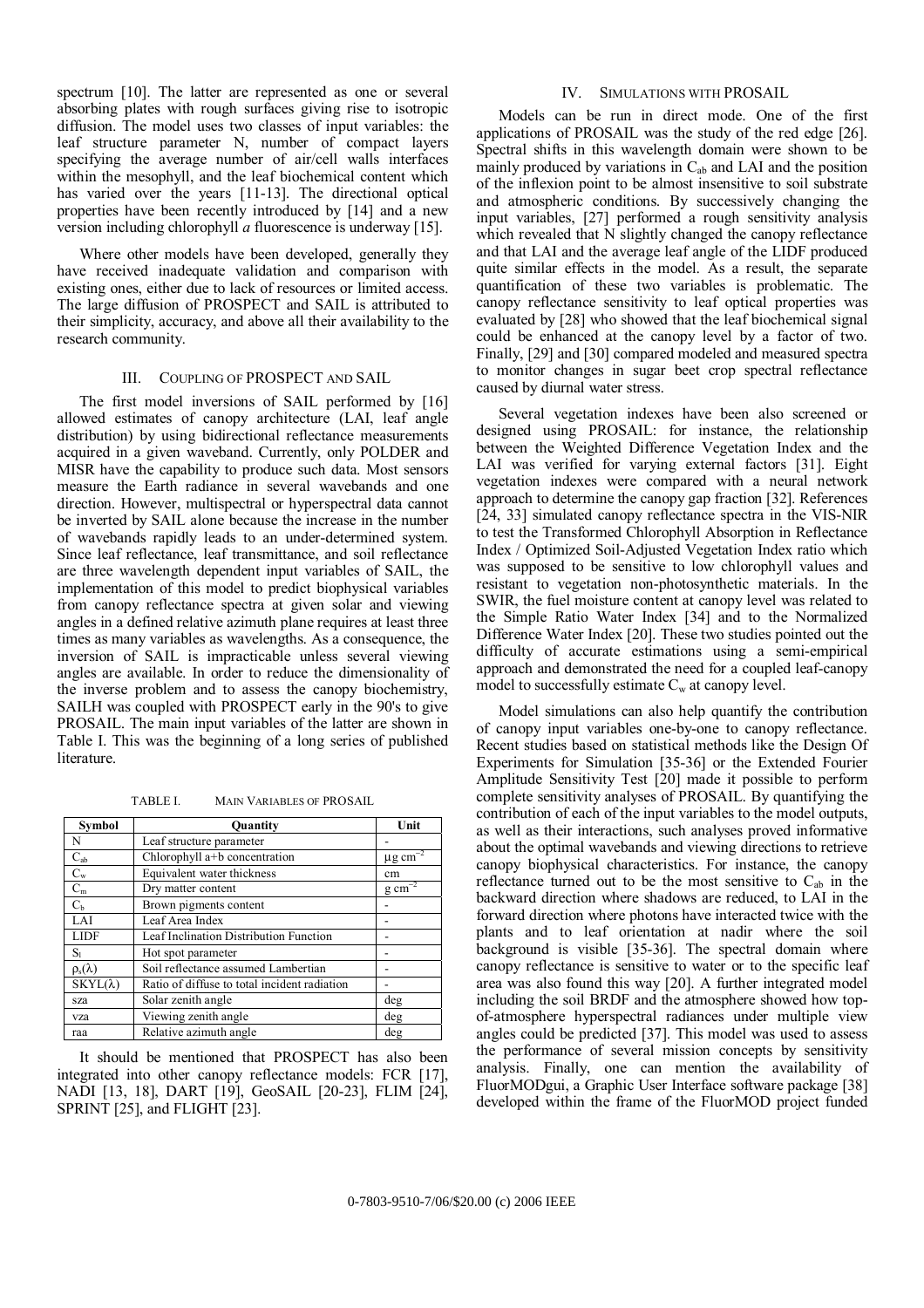by the European Space Agency and which enables simulation of leaf and canopy reflectance with or without the effects of chlorophyll fluorescence [7].

### V. INVERSION OF PROSAIL

The inverse problem is crucial in remote sensing where the radiometric signal has to be interpreted in terms of canopy biophysical characteristics. Although they represent a majority of approaches to retrieve these characteristics, we will omit here any reference to vegetation indices. One can attack the inverse problem of PROSAIL in three ways: iterative methods, look-up tables, and neural networks. The first two methods share the minimization of the distance between simulated and measured reflectance, while the last one focuses on the biophysical variables.

The first attempt to iteratively estimate  $C_{ab}$ ,  $C_w$  and LAI from high resolution reflectance spectra acquired at nadir in the solar domain was made on sugar beet crops [39]. While retrieving the main canopy variables using AVIRIS, CASI, and TM sensors, unstable inversions were observed due to interferences between the LAI and the LIDF in the reflectance signal, but the determination of total chlorophyll  $(C_{ab} \times LAI)$  or water ( $C_w \times LAI$ ) contents seemed to be attainable [13, 27, 40, 41]. A limited number of wavebands and view angles should however permit a better separation of the variables [42-44]. The main problem of iterative inversion methods is a prohibitive computation time and the risk of converging on a local minimum.

The look-up table is conceptually a simple technique to overcome the above-mentioned limitations. It consists of generating an output table with PROSAIL for a discrete set of input variables covering their natural range of variation. This table is then used to find the solution to the problem, i.e., the sets of input variables which provide the closest estimate of reflectance. This method permited estimation of Cab, LAI, fAPAR, and fCover [21, 45-47].

As an alternative, neural networks have lately become a standard method to operationally invert PROSAIL. The input variables are drawn at random within given distribution laws to produce a learning data set to train the neural network and a test data set to evaluate its performance. This approach has been successfully applied to VEGETATION [48], MERIS [49] and POLDER [50] to determine the LAI or the gap fraction.

The three methods were adapted to account for prior information and evaluated over synthetic canopy reflectances [51]. Results demonstrated a significant improvement of canopy variables retrieval when using such information.

#### VI. CONCLUSION

As illustrated in this paper, plant canopy reflectance models have become essential tools for the analysis of optical remote sensing data, providing meaningful links between radiometry for both ecology and precision agriculture. The coupling of PROSPECT with SAIL made it possible to physically interpret multispectral or hyperspectral images in terms of leaf biochemical content, but also, when the requirements are fitted, in terms of canopy architecture. When run in direct mode,

PROSAIL provides a means to generate databases and test new spectral indexes, to perform sensitivity analyses which will allow to better design forthcoming sensors devoted to specific applications. When embedded in an inversion procedure, it turns into a powerful tool to derive new products. The first maps of chlorophyll or water content appeared just a few years ago. In the future, terrestrial ecosystems could be monitored in a totally different way when we are able to explore the main photosynthetic pigments separately or leaf structural properties.

#### ACKNOWLEDGMENT

We are grateful to the space agencies (CNES, ESA, EU, NASA, NLR) and national remote sensing programs (PNTS, CalSpace) for funding provided during the last 15 years.

#### **REFERENCES**

- [1] S. Liang, Quantitative remote sensing of land surfaces. Wiley-Interscience, 2003, 560 pp.
- [2] W. Verhoef, "Light scattering by leaf layers with application to canopy reflectance modeling: the SAIL model," Remote Sens. Environ., vol. 16, pp. 125-141, 1984.
- [3] W. Verhoef, "Earth observation modeling based on layer scattering matrices," Remote Sens. Environ., vol. 17, pp. 165-178, 1985.
- [4] G.H. Suits, "The calculation of the directional reflectance of a vegetative canopy," Remote Sens. Environ., vol. 2, pp. 117-125, 1972.
- [5] A. Kuusk, "The hot spot effect in plant canopy reflectance," in Photon-Vegetation Interactions. Applications in Optical Remote Sensing and Plant Ecology, R.B. Myneni and J. Ross, Eds. Berlin: Springer Verlag, pp. 139-159, 1991.
- [6] A. Rosema, W. Verhoef, J. Schroote, and J.F.H. Snel, "Simulating fluorescence light-canopy interaction in support of laser-induced fluorescence measurements," Remote Sens. Environ., vol. 37, pp. 117- 130, 1991.
- [7] J. Miller et al., "Development of a Vegetation Fluorescence Canopy Model", ESTEC Contract No. 16365/02/NL/FF, 2005, 138 pp.
- [8] K.F. Huemmrich, "The GeoSail model: a simple addition to the SAIL model to describe discontinuous canopy reflectance," Remote Sens. Environ., vol. 75, pp. 423-431, 2001.
- [9] W. Verhoef, L. Jia, Q. Xiao, and Z. Su, "Unified optical-thermal fourstream radiative transfer theory for heterogenous vegetation canopies," unpublished.
- [10] S. Jacquemoud, and F. Baret, "PROSPECT: a model of leaf optical properties spectra," Remote Sens. Environ., vol. 34, pp. 75-91, 1990.
- [11] T. Fourty, F. Baret, S. Jacquemoud, G. Schmuck, and J. Verdebout, "Optical properties of dry plant leaves with explicit description of their biochemical composition: direct and inverse problems," Remote Sens. Environ., vol. 56, pp. 104-117, 1996.
- [12] S. Jacquemoud, S.L. Ustin, J. Verdebout, G. Schmuck, G. Andreoli, and B. Hosgood, "Estimating leaf biochemistry using the PROSPECT leaf optical properties model," Remote Sens. Environ., vol. 56, pp. 194-202, 1996.
- [13] S. Jacquemoud, C. Bacour, H. Poilvé, and J.P. Frangi, "Comparison of four radiative transfer models to simulate plant canopies reflectance - Direct and inverse mode," Remote Sens. Environ., vol. 74, pp. 471-481, 2000.
- [14] L. Bousquet, S. Lachérade, S. Jacquemoud, and I. Moya, "Leaf BRDF measurement and model for specular and diffuse component differentiation," Remote Sens. Environ., vol. 98, pp. 201-211, 2005.
- [15] R. Pedrós, Y. Goulas, S. Jacquemoud, J. Louis, I. Moya, "A new leaf fluorescence model. Part 1: Fluorescence excitation & Part 2: fluorescence emission," unpublished.
- [16] N.S. Goel, "Inversion of canopy reflectance models for estimation of biophysical parameters from reflectance data," in Theory and